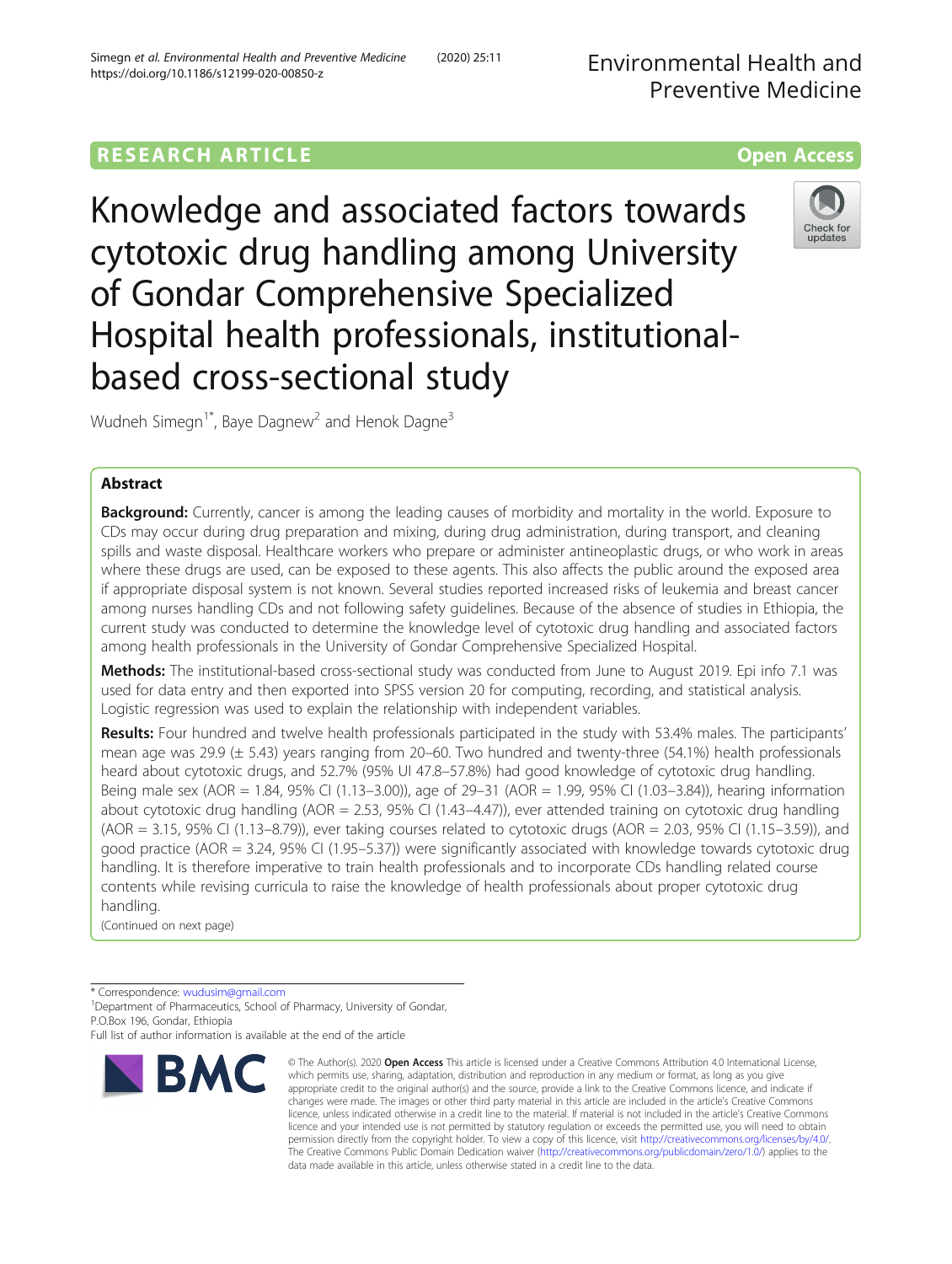## (Continued from previous page)

**Conclusion:** Above half of the study participants scored higher than the median of the cytotoxic drug handling knowledge questions. Sex, age, information about cytotoxic drug handling, training, taking courses related to cytotoxic drugs, and good practice were significantly associated with knowledge towards cytotoxic drugs handling.

Keywords: Cytotoxic drugs, Knowledge, Health professional

## Background

Currently, cancer is among the leading causes of morbidity and mortality in the world. Chemotherapeutic agents are cytotoxic drugs (CDs) which are extensively practiced in health care facilities to treat cancer [\[1](#page-7-0)]. Their pharmacological property to kill tumor cells is by interfering with cell division. However, their action is not specific to cancerous cells, and non-cancerous cells may also get damaged [\[2](#page-7-0)].

Exposure to CDs may occur during drug preparation and mixing  $[1, 3]$  $[1, 3]$  $[1, 3]$  $[1, 3]$ , during drug administration  $[4]$  $[4]$ , during transport, and cleaning spills and waste disposal [\[5](#page-7-0)]. Significant amounts of CDs can be absorbed via inhalation of the powder and liquid aerosols, unprotected skin, and mucous membranes; oral exposure may occur from hand-to-mouth contact or ingestion of or drinks and (iv) needle stick injury [[6](#page-7-0)–[8](#page-7-0)].

Healthcare workers who prepare or administer antineoplastic drugs, or who work in areas where these drugs are used, can be exposed to these agents when they are present on contaminated work surfaces, drug vials and containers, contaminated clothing and medical equipment, and patient excreta and secretions such as urine, feces, and sweat [\[9\]](#page-7-0). Several studies reported increased risks of leukemia and breast cancer among nurses handling CDs and not following safety guidelines [\[10\]](#page-7-0).

Several studies revealed that CDs are hazardous to healthcare workers particularly nurses, pharmacists, and cleaners who may come in contact with these CDs during their daily work activities [[11](#page-7-0)]. The number of healthcare workers who are in contact with cytotoxic drugs is expected to increase due to the increase in the number of new cancer cases requiring chemotherapy [\[12](#page-7-0)].

Cytotoxicity can be due to direct contact with CDs without personal protective equipment, needle stick injury, spills, and other unintended exposures which can be contributed by lack of training, inadequate controls, and poor communication  $[13]$  $[13]$ . Although guidelines for safe handling of CDs were introduced more than 20 years ago, contamination of both the working environment as well as the healthcare workers is still reported in several recent studies mainly in developing countries [[9,](#page-7-0) [14](#page-7-0)]. Chronic health effects of cytotoxicity include mutation, carcinogenicity, and adverse reproductive outcomes like infertility, abortion, and poor neonatal outcomes [[15](#page-7-0)–[17](#page-7-0)].

The cytotoxicity of antineoplastic drugs is preventable using different mechanisms including the use of personal protective equipment and understanding safety guidelines. Acquiring such ways is through the acquisition of knowledge in training or taking the course [[18](#page-7-0)]. Previous studies regarding knowledge revealed a need for training and delivering protective equipment to those working in oncology units [\[19](#page-7-0), [20](#page-7-0)]. Knowledge about cytotoxic drug handing can help professionals in reducing cytotoxicity of CDs which is associated with the job rank of professionals [\[21\]](#page-7-0). Antineoplastic drugs (CDS) are known to cause problems to health workers, the environment, and the general public [[22\]](#page-7-0). CDS can induce significant side effects in patients or any other person exposed to them [[23\]](#page-7-0). CDS, if not properly handled, may end up in the drinking water and put the general public to several health consequences [\[24](#page-7-0)]. The characteristic feature of each health-care waste is to pose risk to patients, staff, and the environment [\[25](#page-7-0)]. Although guidelines for safe handling of CDs were introduced earlier, contamination of both the working environment as well as the healthcare workers is still reported in previous studies particularly in developing countries [\[9](#page-7-0), [14](#page-7-0)]. Lack of knowledge among other factors was a major determinant of unsafe behavior related to handling of CDs by healthcare workers [\[9](#page-7-0), [26](#page-7-0)].

Medical staff and administration have to be more attentive and responsible in the collection and disposal of waste. The knowledge regarding CDs among health professionals is important to safeguard themselves, the patients, and the general public through safe operating procedures and public education about safe disposal of unused drugs.

Because of the aforementioned problems related to cytotoxic drugs, the relevance of healthcare professional's knowledge about CD handling and absence of studies in Ethiopia, the authors conducted this study to put baseline results for patients, health sector stakeholders, health professionals, and public health safety. The current study assessed the level of knowledge of health professionals who were working in the University of Gondar Comprehensive Specialized Hospital.

#### Methods

#### Study setting, design, and period

This institutional-based cross-sectional study was conducted in the University of Gondar Comprehensive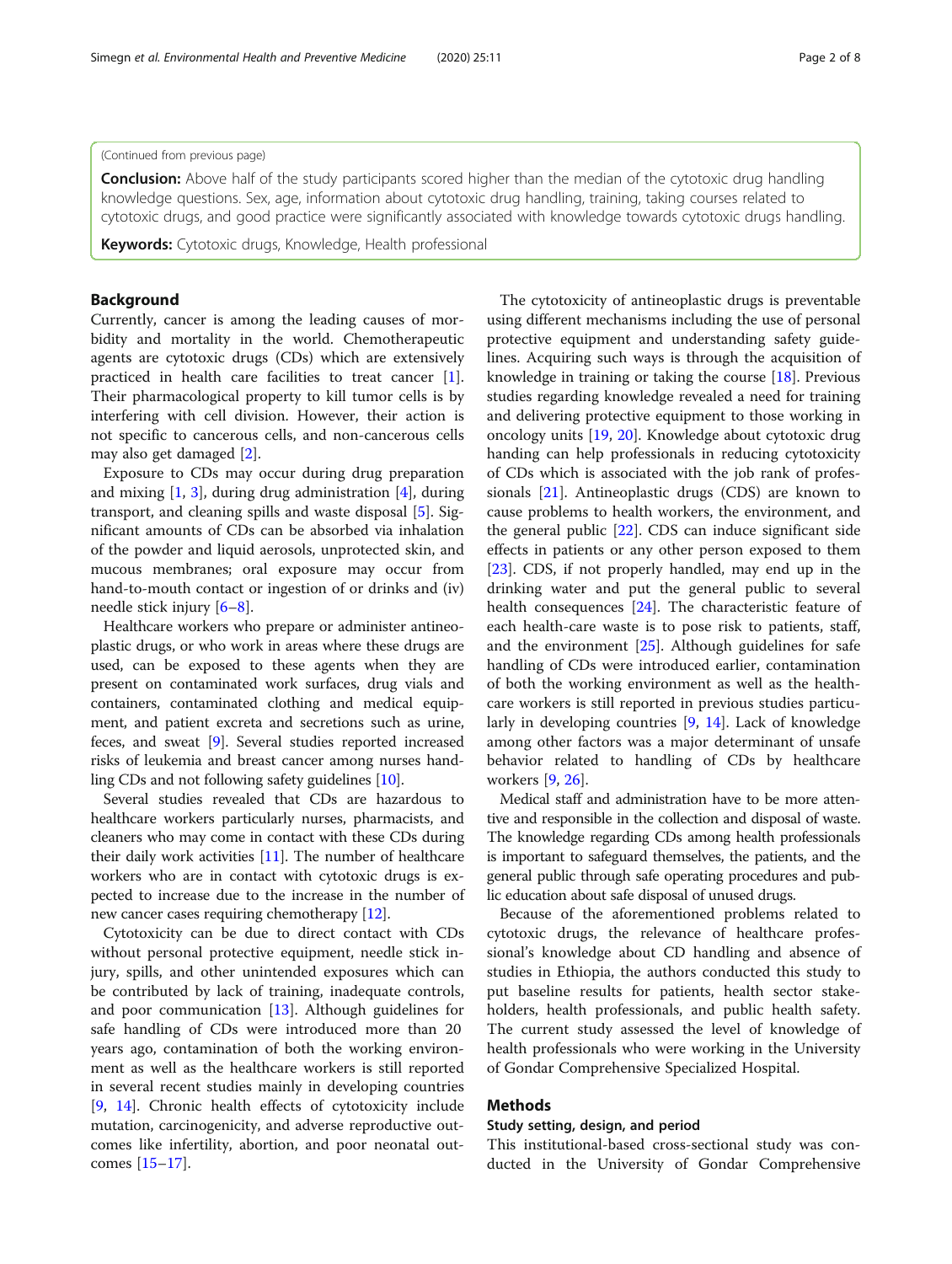Specialized Hospital, northwest Ethiopia, which is located 728 km away from Addis Ababa, the capital city of Ethiopia. The actual data collection period was from June to August 2019.

## Source population

All the University of Gondar Comprehensive Specialized Hospital health professionals were working in different departments of the hospital including cancer treatment center.

## Study population

All the University of Gondar Comprehensive Specialized Hospital health professionals were working in different departments of the hospital including cancer treatment center and were present at the time of data collection from June to August 2019.

## Inclusion and exclusion criteria

All health professionals working in the University of Gondar Comprehensive Specialized Hospital were included. Health professionals who were severely ill during the data collection period and those health professionals who had confirmed cancer were excluded.

#### Sample size calculation and sampling technique

The sample size  $(n)$  was calculated using single population proportion formula with assumptions of the proportion = 0.5 (no previous study in Ethiopia), 95% uncertainty interval, and margin of error  $(d) = 5\%$ . After adding a nonresponse rate of 10%, the final sample size was 423. Simple random sampling technique was used for the selection of health professionals to be included in the study.

#### Data collection procedure

A semi-structured, pretested self-administered questionnaire was used to collect the required data. It consisted of different items regarding sociodemographic characteristics, knowledge, attitude, and practice on cytotoxic drug handling. The cytotoxic drug handling related questions were adapted from another study [\[27](#page-7-0)]. Four BSc Nurses were recruited to distribute and return the questionnaire.

## Variables of the study Dependent variable

It is a knowledge to cytotoxic drug handling.

#### Independent variables

The following are the independent variables: sex, age in years, marital status, educational level, work experience, working setting, profession, use of personal protective equipment, working hours per week, work stress, heard about cytotoxic drugs, ever attended training, ever working in cancer center, ever taking courses related to CD, availability of personal protective equipment, and practice and attitude towards cytotoxic drug handling.

## Operational definition Knowledge

Respondents were asked 13 knowledge questions about whether they knew of anti-cancer drugs are cytotoxic, routes of exposure to CDs, adverse health effects of exposure to CDs, management of adverse health effects of CDs, guidelines and standards for safe preparation of CDs, safe administration of CDs, safe transport and storage of CDs, use of biological safety cabinet for all preparations, management of accidents in handling of CDs, required personal protective equipment (PPE), how to use PPE correctly, and safe CD waste disposal methods. Respondents were awarded 1 point for each right answer and 0 for wrong reply. The sum was dichotomized as good and poor using median score as the data was not normally distributed. The mean score was 4.91, and the median score was 4.0. Study participants who scored median and above of the questions were considered as having good knowledge.

### **Practice**

Respondents were asked 12 practice questions about whether they always prepare CDs in preparation room, always prepare CDs in biological safety cabinet, never do risky behaviors like eat and drink in preparation room, do not store CDs in preparation room, follow guidelines and standards for handling of CDs, always wear personal protective equipment during preparations of CDs, always wear personal protective equipment during administration of CDs, use biological safety cabinet for all preparations, manage accidents in handling of CDs, always wear personal protective equipment during transport and storage of CDs, manage accidents as spoils based on standard protocols, record and report all accidents in handling of CDs, consult clinical pharmacist about safe handling of CDs, and consult occupational medicine specialists about related health problems. Respondents were given 0 and 1 point for each inappropriate and appropriate CD handling practice reported. The mean score of the practice questions was 4. Study subjects who scored 6 to 12 out of the 12 practice questions ( $\geq$ 50%) were considered as having good practice.

## Cytotoxic

It is a substance or agent synonymous with antineoplastic agents and anticancer agents.

#### Handling

It involves receiving, processing, planning and compounding, administration, and cleaning and disposal.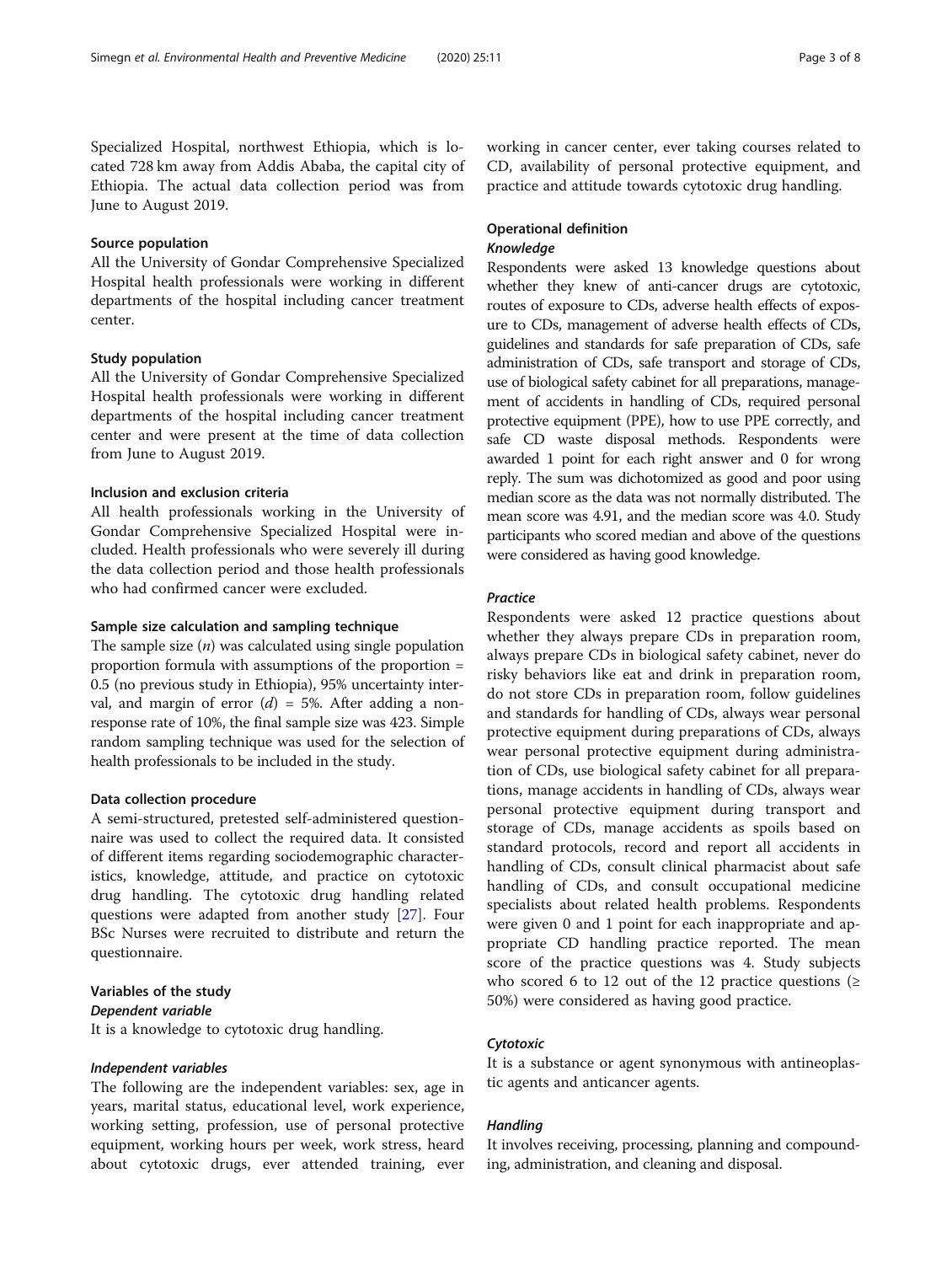| Variable                                         | Categories                                          | Frequency | Percent |  |  |
|--------------------------------------------------|-----------------------------------------------------|-----------|---------|--|--|
| Marital status                                   | Married                                             | 226       | 54.9    |  |  |
|                                                  | Unmarried                                           | 186       | 45.1    |  |  |
| Sex                                              | Female                                              | 192       | 46.6    |  |  |
|                                                  | Male                                                | 220       | 53.4    |  |  |
| Age in years                                     | Mean = $29.92 \ (\pm 5.43)$ , Min = $20$ , Max = 60 |           |         |  |  |
| Education level                                  | Diploma                                             | 26        | 6.3     |  |  |
|                                                  | Bachelor degree                                     | 339       | 82.3    |  |  |
|                                                  | Masters and above                                   | 47        | 11.4    |  |  |
| Work experience in years                         | $\overline{2}$                                      | 142       | 36.5    |  |  |
|                                                  | $3 - 4$                                             | 66        | 16.0    |  |  |
|                                                  | $5 - 8$                                             | 137       | 33.3    |  |  |
|                                                  | $8 - 37$                                            | 67        | 16.3    |  |  |
| Ever working in cancer center                    | Yes                                                 | 42        | 10.2    |  |  |
|                                                  | No                                                  | 370       | 89.8    |  |  |
| Profession                                       | Nurse                                               | 196       | 47.6    |  |  |
|                                                  | Pharmacy                                            | 112       | 27.2    |  |  |
|                                                  | Medicine                                            | 18        | 4.4     |  |  |
|                                                  | Midwifery                                           | 69        | 16.7    |  |  |
|                                                  | Laboratory                                          | 17        | 4.1     |  |  |
| Current work setting                             | Cancer center                                       | 13        | 3.2     |  |  |
|                                                  | Others                                              | 399       | 96.8    |  |  |
| Use of personal protective equipment             | Yes                                                 | 121       | 29.4    |  |  |
|                                                  | No                                                  | 291       | 70.6    |  |  |
| Working hours per week                           | $30 - 38$                                           | 45        | 10.9    |  |  |
|                                                  | $39 - 43$                                           | 161       | 39.1    |  |  |
|                                                  | $44 - 55$                                           | 97        | 23.5    |  |  |
|                                                  | $56 - 110$                                          | 109       | 26.5    |  |  |
| The average number of patients contacted per day | $4 - 9$                                             | 100       | 24.3    |  |  |
|                                                  | $10 - 14$                                           | 85        | 20.6    |  |  |
|                                                  | $15 - 29$                                           | 59        | 14.3    |  |  |
|                                                  | $30 - 200$                                          | 168       | 40.8    |  |  |
| Workload                                         | None                                                | 32        | 7.8     |  |  |
|                                                  | Low                                                 | 43        | 10.4    |  |  |
|                                                  | Medium                                              | 165       | 40.0    |  |  |
|                                                  | High                                                | 172       | 41.7    |  |  |

<span id="page-3-0"></span>Table 1 Sociodemographic characteristics of study participants in the University of Gondar Comprehensive Specialized Hospital, Gondar, Ethiopia, 2019 ( $n = 412$ )

## Statistical analysis

Epi info 7.1 was used for data entry and then exported into SPSS version 20 for computing, recording, and statistical analysis. Range, mean with standard deviation (SD), frequency, and percent were computed to articulate the descriptive results of the study. Logistic regression was used to explain the relationship between knowledge about cytotoxic drug handling and independent variables. The bivariable analysis was executed to determine the crude association between knowledge and each independent variables. Independent variables with a  $p$  value of  $< 0.2$  were selected for multivariable logistic regression. A variable with a  $p$  value of ≤ 0.05 with 95% uncertainty interval was treated as a significant factor for knowledge towards cytotoxic drug handling.

## Data quality control

Quality control was considered starting from questionnaire design until the analysis process. It was pretested, and data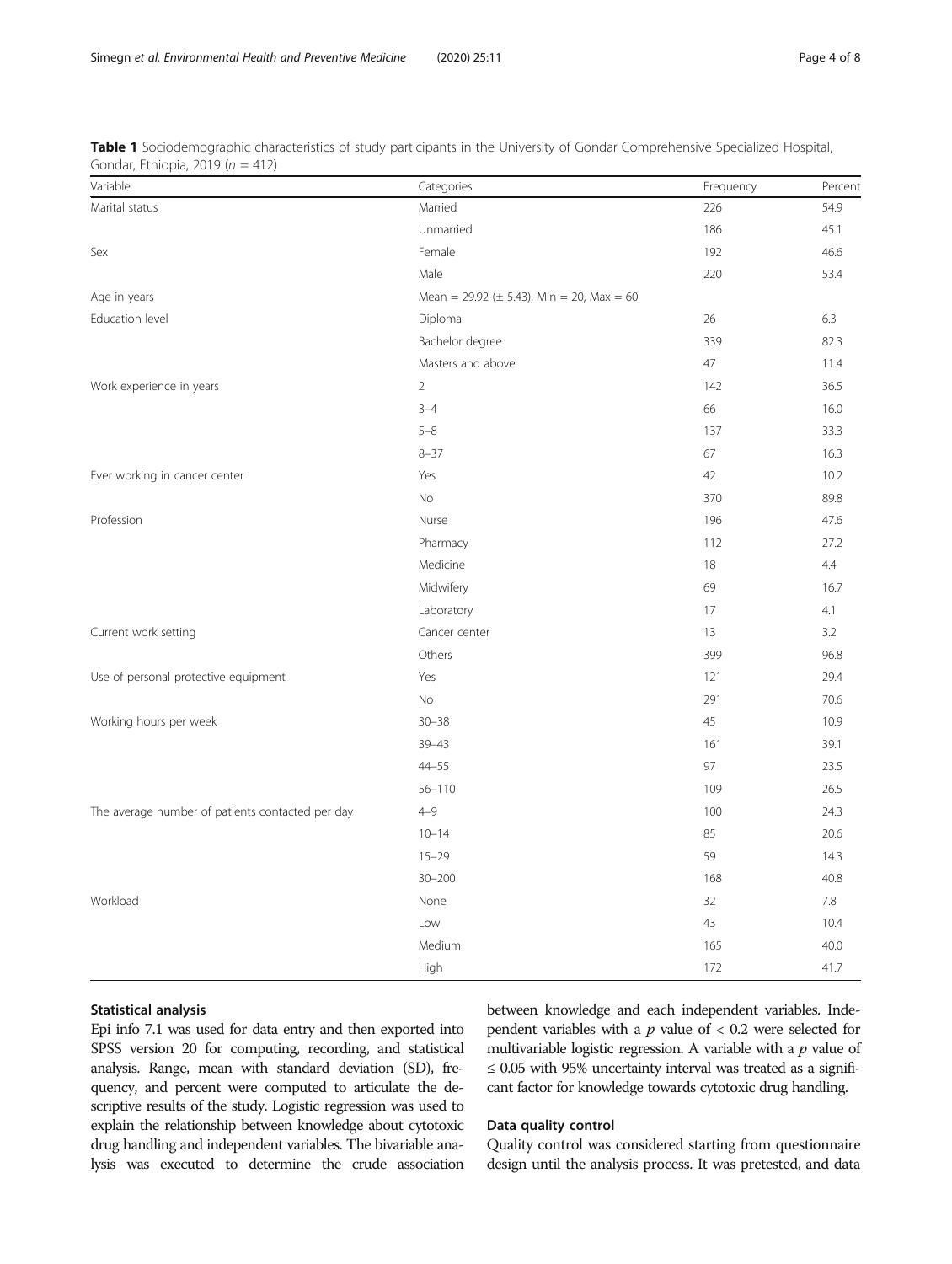collection facilitators were trained about the purpose of the study and ethical issues in the process of data filling.

## Results

Four hundred and twelve health professionals participated in the study with a response rate of 97.4%. Two hundred and twenty (53.4%) participants were males with a mean age of 29.9 years ranging from 20 to 60 years old. Three hundred and thirty-nine (82.3%) participants attain an educational level of bachelor's degree, 142 (36.5%) had 2 years work experiences, and only 27 (6.6%) individuals had working experiences in oncology unit with 13 (3.2%) workers working in cancer center currently (Table [1](#page-3-0)).

## Knowledge towards cytotoxic drugs

Two hundred and twenty-three (54.1%) participants heard about cytotoxic drugs. Only 10% of participants attended training about cytotoxic drugs with 5.6% health professionals attended training in the last 2 years, and 41.3% of professionals took related courses about cytotoxic drugs. From the participants, 52.7% (95% UI 47.8– 57.8%) had a good knowledge regarding cytotoxic drug handling (Table 2).

## Determinant factors of knowledge towards cytotoxic drugs

Sex, age, marital status, educational level, working experience in oncology, department, working in cancer center, heard about cytotoxic drug handling, ever attending training on cytotoxic drugs, ever working in oncology unit, ever taking courses related to cytotoxic drugs, availability of manual, availability of PPE, and desirable practice towards cytotoxic drugs were candidate variables for multivariable logistic regression. In the final model, male sex  $(AOR =$ 1.84, 95% CI (1.13–3.00)), age of 29–31 (AOR = 1.99, 95% CI (1.03–3.84)), hearing about cytotoxic drug handling (AOR = 2.53, 95% CI (1.43–4.47)), ever attended training on cytotoxic drug handling (AOR = 3.15, 95% CI (1.13– 8.79)), ever taking courses related to cytotoxic drugs (AOR  $= 2.03, 95\% \text{ CI } (1.15-3.59)$ , and good practice (AOR  $=$ 3.24, 95% CI (1.95–5.37)) were significantly associated with knowledge towards cytotoxic drugs (Table [3\)](#page-5-0).

## **Discussion**

This study aimed at assessing the knowledge and contributing factors of health professionals about CD handling. Long-term occupational exposure to cytotoxic

Table 2 Items related to knowledge towards cytotoxic drugs among health professionals at the University of Gondar Comprehensive Specialized Hospital, Northwest Ethiopia, 2019 ( $n = 412$ )

| Variable                                                           | Categories          | Frequency | Percent |
|--------------------------------------------------------------------|---------------------|-----------|---------|
| Heard about cytotoxic drug handling                                | Yes                 | 223       | 54.1    |
|                                                                    | No                  | 189       | 45.9    |
| Ever attended training                                             | Yes                 | 41        | 10.0    |
|                                                                    | No                  | 371       | 90.0    |
| Taking training in 2 years                                         | Yes                 | 23        | 5.6     |
|                                                                    | No                  | 389       | 94.4    |
| Ever worked in oncology department                                 | Yes                 | 42        | 10.2    |
|                                                                    | <b>No</b>           | 370       | 89.8    |
| Ever taking a course directly related with cytotoxic drug handling | Safe preparation    | 53        | 12.9    |
|                                                                    | Safe administration | 50        | 12.1    |
|                                                                    | Safe transport      | 40        | 9.7     |
|                                                                    | General oncology    | 19        | 4.6     |
|                                                                    | Chemotherapy        | 118       | 28.6    |
|                                                                    | Radiotherapy        | 19        | 4.6     |
|                                                                    | Hazards of CDS      | 16        | 3.9     |
| Presence of cytotoxic drug handling manual on working setting      | Yes                 | 82        | 19.9    |
|                                                                    | No                  | 330       | 80.1    |
| Knowledge towards CD handling                                      | Good                | 217       | 52.7    |
|                                                                    | Poor                | 195       | 47.3    |
| Attitude                                                           | Good                | 224       | 54.4    |
|                                                                    | Poor                | 188       | 45.6    |
| Practice                                                           | Good                | 155       | 37.6    |
|                                                                    | Poor                | 257       | 62.4    |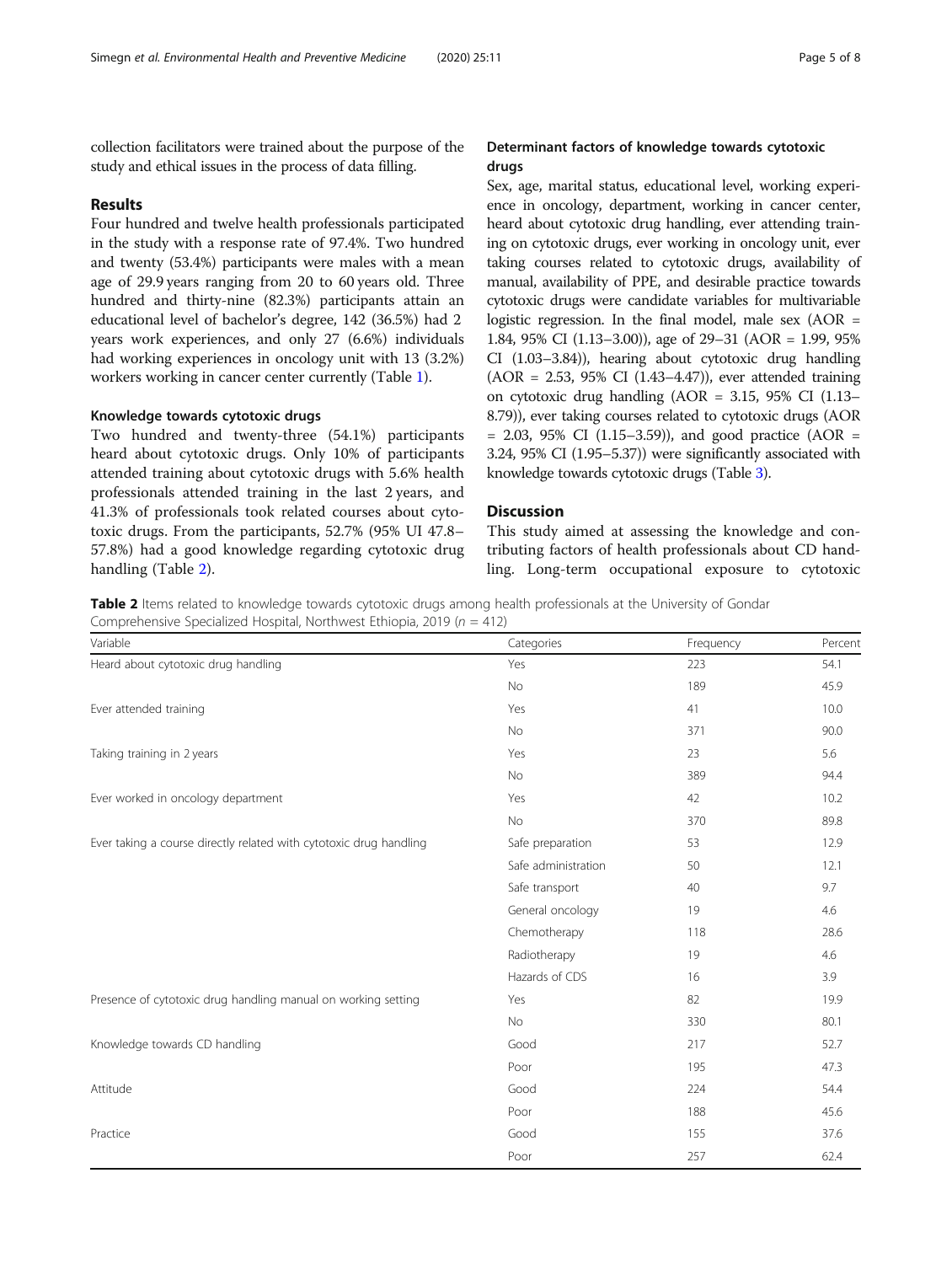<span id="page-5-0"></span>Table 3 Associated factors of knowledge towards cytotoxic drugs handling among health professionals at the University of Gondar Comprehensive Specialized Hospital, Gondar, Ethiopia, 2019 ( $n = 412$ )

| Variables                                                     | Categories    | Knowledge  |            | COR (95% CI)          | AOR (95% CI)        |
|---------------------------------------------------------------|---------------|------------|------------|-----------------------|---------------------|
|                                                               |               | Good (%)   | Poor (%)   |                       |                     |
| Sex                                                           | Male          | 129 (58.6) | 91 (41.4)  | 1.68 (1.13,2.48)      | $1.84$ (1.13,3.00)* |
|                                                               | Female        | 88 (45.8)  | 104 (54.2) | $\mathbf{1}$          | 1                   |
| Age in years                                                  | $20 - 25$     | 32 (46.4)  | 37 (53.6)  | $0.82$ $(0.45, 1.49)$ | 1.35 (0.62,2.93)    |
|                                                               | $26 - 28$     | 68 (51.1)  | 65 (48.9)  | 1.00(0.61, 1.63)      | 1.32 (0.70,2.46)    |
|                                                               | $29 - 31$     | 56 (61.5)  | 35 (38.5)  | 1.52 (0.87,2.65)      | 1.99 (1.03,3.84)*   |
|                                                               | $32 - 60$     | 61(51.3)   | 58 (48.7)  | $\mathbf{1}$          | 1                   |
| Marital status                                                | Married       | 121 (53.5) | 105 (46.5) | 1.08 (0.73,1.59)      | 1.48 (0.88,2.48)    |
|                                                               | Unmarried     | 96 (51.6)  | 90 (48.4)  | $\mathbf{1}$          | $\mathbf{1}$        |
| Education level                                               | Diploma       | 17(65.4)   | 9(34.6)    | $\mathbf{1}$          | $\mathbf{1}$        |
|                                                               | BSc degree    | 178 (52.5) | 161 (47.5) | 0.59(0.25, 1.35)      | 2.72 (0.79,9.42)    |
|                                                               | Masters $+$   | 22 (46.8)  | 25 (53.2)  | 0.47(0.17,1.25)       | 1.30 (0.62,2.77)    |
| Ever working in cancer center                                 | Yes           | 20 (74.1)  | 7(25.9)    | 2.73 (1.13,6.60)      | 1.66(0.42, 6.55)    |
|                                                               | No.           | 197 (51.2) | 188 (48.8) | $\mathbf{1}$          | $\mathbf{1}$        |
| Profession                                                    | Nurse         | 94 (48.0)  | 102 (52.0) | 1.69 (0.60,4.75)      | 0.93(0.29, 3.02)    |
|                                                               | Pharmacy      | 76 (67.9)  | 36 (32.1)  | 3.87 (1.33,11.23)     | 1.46 (0.42,5.03)    |
|                                                               | Medicine      | 11(61.1)   | 7(38.9)    | 2.88 (0.73,11.38)     | 1.19 (0.24,6.03)    |
|                                                               | Midwifery     | 30 (43.5)  | 39 (56.5)  | 1.41 (0.47,4.27)      | 0.89 (0.26,3.06)    |
|                                                               | Laboratory    | 6(35.3)    | 11(64.7)   | $\mathbf{1}$          | $\mathbf{1}$        |
| Current work setting                                          | Cancer center | 11 (84.6)  | 2(15.4)    | 5.15 (1.13,23.55)     | 3.77 (0.49,28.80)   |
|                                                               | Others        | 206 (51.6) | 193 (48.4) | $\mathbf{1}$          | $\mathbf{1}$        |
| Heard about CD handling                                       | Yes           | 149 (66.8) | 74 (33.2)  | 3.58 (2.38,5.38)      | 2.53 (1.43,4.47)*** |
|                                                               | <b>No</b>     | 68 (36.0)  | 121 (64.0) | $\mathbf{1}$          | 1                   |
| Ever attending training on CD handling                        | Yes           | 35 (85.4)  | 6(14.6)    | 6.06 (2.49,14.75)     | $3.15$ (1.13,8.79)* |
|                                                               | No.           | 182 (49.1) | 189 (50.9) | $\mathbf{1}$          | 1                   |
| Ever working in oncology department                           | Yes           | 32 (76.2)  | 10(23.8)   | 3.2 (1.53,6.70)       | 1.48 (0.57,3.89)    |
|                                                               | No            | 185 (50)   | 185 (50)   | $\mathbf{1}$          | $\mathbf{1}$        |
| Ever taken courses related to CDs                             | Yes           | 117 (68.8) | 53 (31.2)  | 3.14 (2.07,4.74)      | 2.03 (1.15,3.59)*   |
|                                                               | No            | 100 (41.3) | 142 (58.7) | $\mathbf{1}$          | $\mathbf{1}$        |
| Presence of cytotoxic drug handling manual on working setting | Yes           | 53 (64.6)  | 29 (35.4)  | 1.85 (1.12,3.06)      | 1.41 (0.70,2.84)    |
|                                                               | No            | 164 (49.7) | 166 (50.3) | $\mathbf{1}$          | 1                   |
| Availability of PPE                                           | Yes           | 74 (61.2)  | 47 (38.8)  | 1.63(1.06,2.51)       | 1.32 (0.75,2.31)    |
|                                                               | <b>No</b>     | 143 (49.1) | 148 (50.9) | $\mathbf{1}$          | 1                   |
| Practice                                                      | Good          | 105(67.7)  | 50 (32.3)  | 2.72 (1.79,4.13)      | 3.24 (1.95,5.37)*** |
|                                                               | Poor          | 112 (43.6) | 145 (56.4) | $\mathbf{1}$          | $\mathbf{1}$        |

Hosmer and Lemeshow god-ness of fit  $p = 0.476$ ,  $p < 0.05$ , and  $***p < 0.001$ PPE personal protective equipment

drugs is associated with various carcinogenic, teratogenic, and mutagenic effects [\[17,](#page-7-0) [28,](#page-7-0) [29](#page-7-0)]. High levels of knowledge on cytotoxic drugs and their adverse health effects are essential to improving adherence by health professionals with safety measures [\[9](#page-7-0)]. Health professionals' knowledge of CDs is vital for safeguarding themselves, the patients, and the general public through safe

operating procedures and public education about proper disposal of unused medications. Lack of knowledge was one of the major determinants of unsafe behavior related to handling of CDs by healthcare workers as evidenced from previous studies [\[9](#page-7-0), [26](#page-7-0)].

In the current study, 52.7% (47.8–57.8%) of the health professionals had good knowledge about cytotoxic drug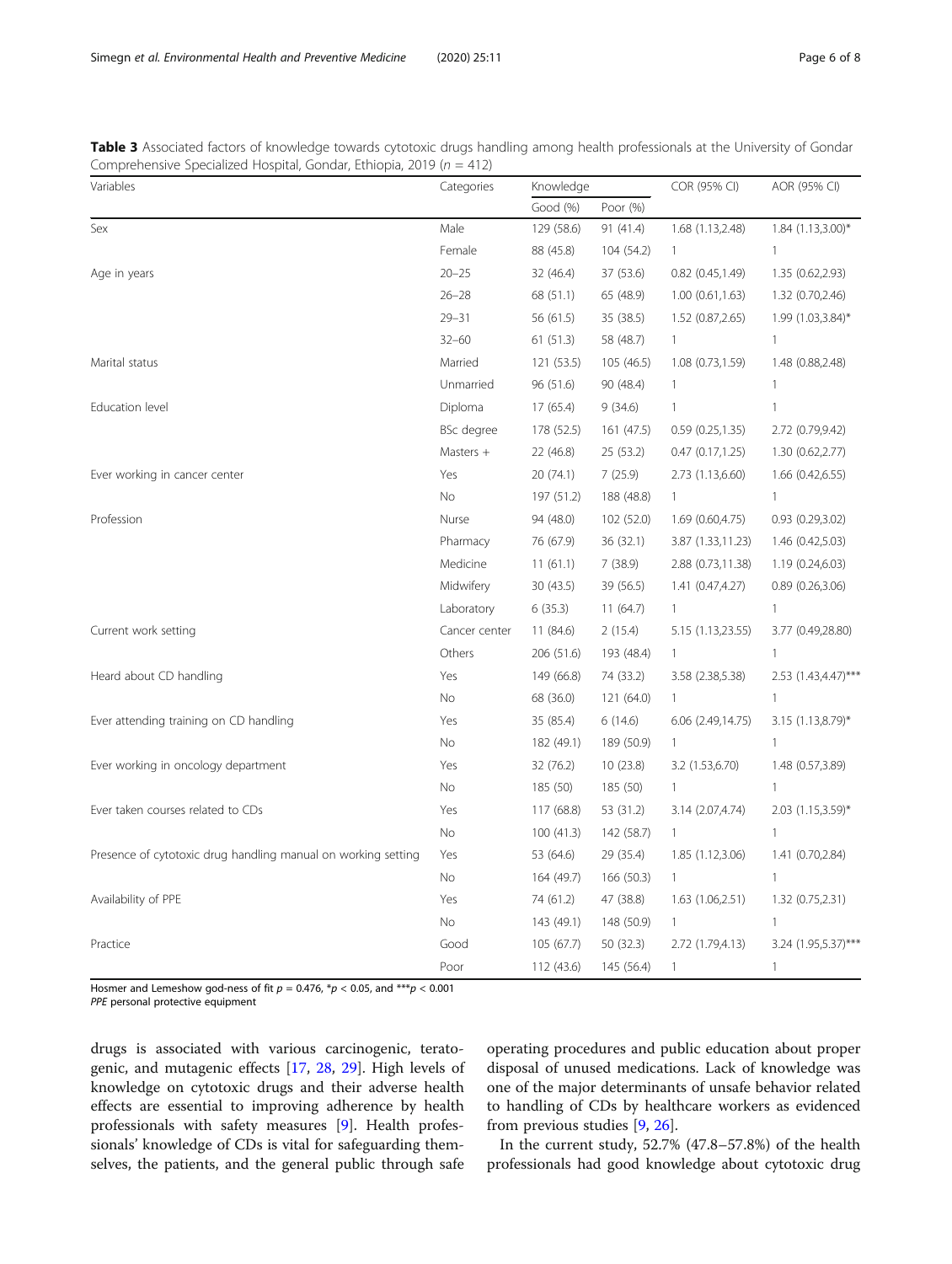handling. The proportion of health professionals with good knowledge about CDs handling in the current study was lower than previous reports among healthcare professionals in Kenya [\[27\]](#page-7-0), nurses in Turkey [\[30](#page-7-0)], nurses and pharmacists in Italy [[31\]](#page-7-0), and oncology nurses in Egypt [\[23\]](#page-7-0). The lower proportion of knowledge about CDs in the current study might be because cancer treatment units are recently established in the university. The other reason might be the difference between the study setting and the study participants included.

In this study, sociodemographic factors such as male sex, age of 29 to 31 years, having information about CD and attending training or courses related to CDs handling, and good CD handling practice were associated with knowledge about CDs handling.

Male health workers had better odds of knowledge as compared to females. This is in line with a few previous studies [[20,](#page-7-0) [32\]](#page-7-0). However, a study in Saudi Arabia revealed significantly higher knowledge among females [[33\]](#page-7-0). These discrepancies might be due to other latent factors that mediate the knowledge than sex disparity.

Respondents aged 29–31 years were more likely to have better knowledge regarding cytotoxic drug handling. However, age was not significantly associated with knowledge of CDs handling in previous studies [\[34](#page-7-0)]. Study participants who ever heard about proper CD handling were more likely to have better CDs handling knowledge. This is not surprising as knowledge is acquired through information. Health professionals who received training about CD handling were more likely to have better CD handling knowledge as compared to those who did not attend training. Several previous studies supported that training improves knowledge about cytotoxic drug handling [\[9](#page-7-0), [23](#page-7-0), [29](#page-7-0), [35](#page-7-0)–[38\]](#page-7-0).

Finally, participants who had taken courses directly related to CDs handling were more likely to have better knowledge regarding CDs, and those with good selfreported CDs handling practice were more than 3 times more likely to have good knowledge. This might be because a high level of knowledge will enable for safe CDs handling compliance, and the practice leads to the acquisition of knowledge. The association of practice with knowledge was in line with a previous study [[9](#page-7-0)]. Nonetheless, the practice has no association with knowledge in other studies [[23](#page-7-0), [27](#page-7-0)].

Some of the limitations of this study include social desirability bias and recall bias. The use of relative scale than global sum score in analyzing the response variable in the current study made the comparison with earlier studies difficult. The generalizability of the result to other countries or regions might not be possible as the socio-cultural context, and the health service delivery is different from country to country. It is not known whether similar results will be obtained in other countries and/or regions.

Researchers might be expected to adapt the scale used to assess the cytotoxic drug handling knowledge to their own context. Besides, the cause-effect relationship cannot be established as this is a cross-sectional study conducted at a medical hospital in Ethiopia.

## Conclusion

Above half of the study participants scored higher than the median of the cytotoxic drug handling knowledge questions. Sex, age, information about cytotoxic drug handling, training, taking courses related to cytotoxic drugs, and good practice were significantly associated with knowledge towards cytotoxic drugs handling. It is therefore imperative to train health professionals and to incorporate CDs handling related course contents while revising curricula to raise the knowledge of health professionals about appropriate cytotoxic drug handling.

#### Abbreviations

AOR: Adjusted odds ratio; CD: Cytotoxic drug; COR: Crude odds ratio; EPI info: Epidemiological information; SPSS: Statistical Package for Social Sciences; UI: Uncertainty interval

#### Acknowledgements

The authors are grateful for study participants, the University of Gondar, and facilitators.

#### Authors' contributions

Wudneh Simegn (BSc) was involved in the proposal development, analysis, and manuscript write-up. Baye Dagnew (MSc, Assistant Professor) and Henok Dagne (MSc, Assistant Professor) participated in statistical analysis and manuscript preparation. All authors reviewed and approved the final manuscript.

#### Funding

No funding agent

#### Availability of data and materials

The dataset is accessible at the corresponding author upon reasonable request.

#### Ethical approval and consent to participate

Ethical approval was gained from the ethical committee of the School of Pharmacy, University of Gondar (Mr. Getnet Mekuanint, Mr.Bilal Tessema, Mr. Nurahmed Seid, and Mr. Asefa Belay) with reference number SOP/559/2011. Written consent was given to each participant to assure their willingness of participation, and no identifiers were listed in the questionnaire to make confidential.

#### Consent for publication

Not applicable

#### Competing interests

The authors declare that they have no competing interests

#### Author details

<sup>1</sup>Department of Pharmaceutics, School of Pharmacy, University of Gondar P.O.Box 196, Gondar, Ethiopia. <sup>2</sup>Department of Human Physiology, School of Medicine, University of Gondar, P.O.Box 196, Gondar, Ethiopia. <sup>3</sup>Department of Environmental and Occupational Health and Safety, Institute of Public Health, University of Gondar, P.O.Box 196, Gondar, Ethiopia.